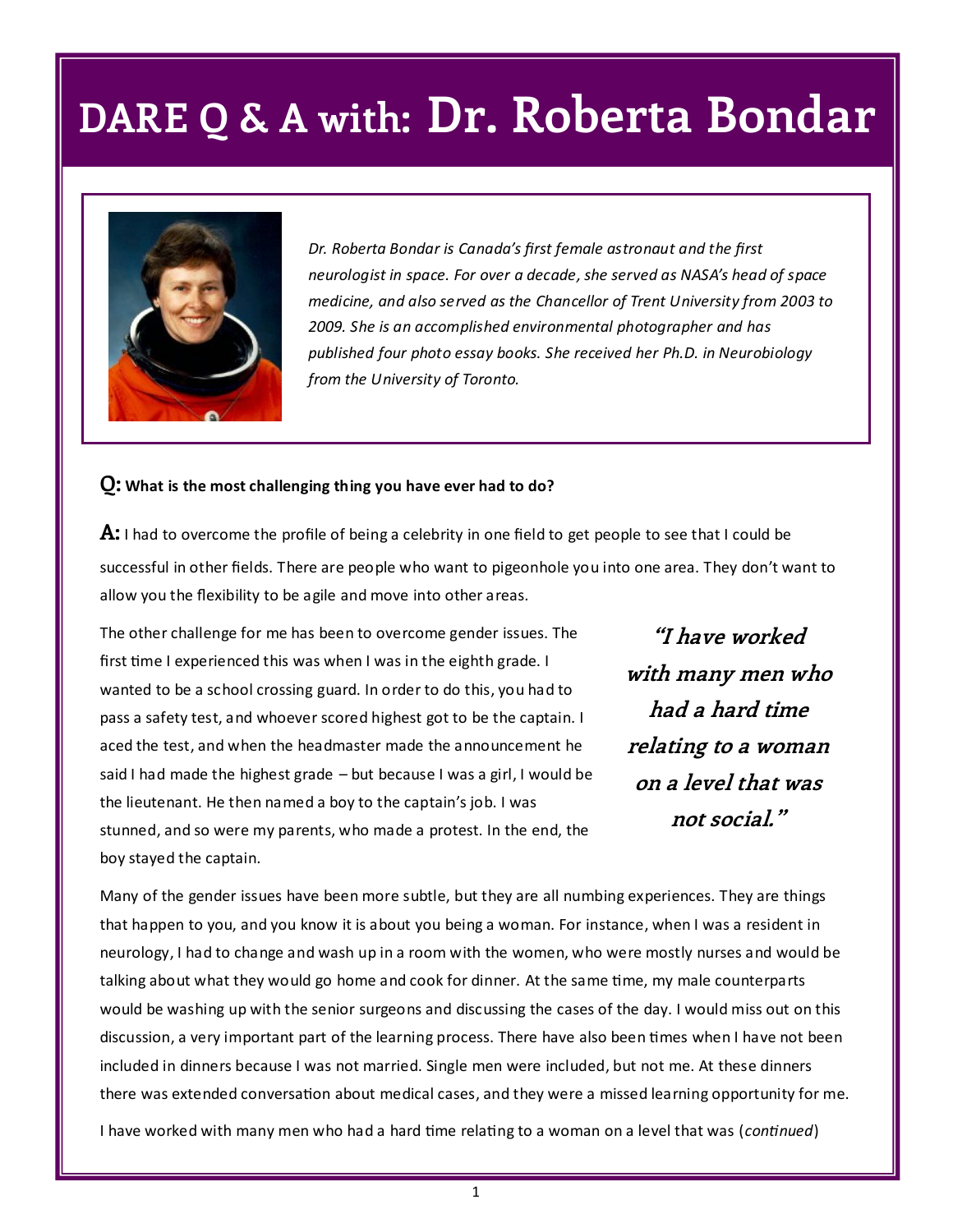**A:** (*cont.*) not social. They did not have a skill set that allowed them to be comfortable with me in a professional setting. In one instance, I was in training for the space program, and each Friday we went to a research facility where we were put through many tests to see what our endurance was – for instance, what would our tolerance to nausea be under certain circumstances? I was in a room with the other male astronauts and they told me I needed to change in the room with them if I was going to be one of them. I took my things and I left the room. I thought to myself: "What are they going to do? Kick me out of the space program?" I decided no one was going to make me compromise my values. Values help make you as strong as you can be and they help you to keep from losing yourself.

#### **Q: Where did you get the courage and confidence to overcome these challenges?**

**A:** My mother was always a person who believed the glass was half-full, and that life is a wonderful experience. She taught us that heaven is here on earth. This perspective made me want to enjoy every day, and helped with my self-confidence. When I told her I wanted to go into space, she took me to the library and we studied everything we could find about space. She told me I could do anything. I have always taken courses to challenge myself and learn all that I could. I challenge myself all the time. I believe that wide

**"I have a personal credo that I have a responsibility to help others and to make them feel good."**

reading and life experience generate my confidence.

I have a personal credo that I have a responsibility to help others and to make them feel good. My way is to open a door for someone, to thank them, and to be a good team member. This is part of my value system and helps to boost my confidence.

## **Q: What is the biggest mistake you have ever made? What did you learn and how did you recover?**

**A:** Sometimes I feel that I did not give back enough to my mother and father. I have not had time to be with them as much as I would have liked. Now that I'm older and they're not here, I look back and wish I had given them more pleasure and made more time for them.

I've made lots of mistakes, but don't recall any single one. I tried to learn from all of them.

**Q: If you had a young woman you cared deeply about entering the workforce today, what single piece of advice would you have for her?**

**A:** Keeping your passion is the most important factor in anything. There was a time when I had (*continued*)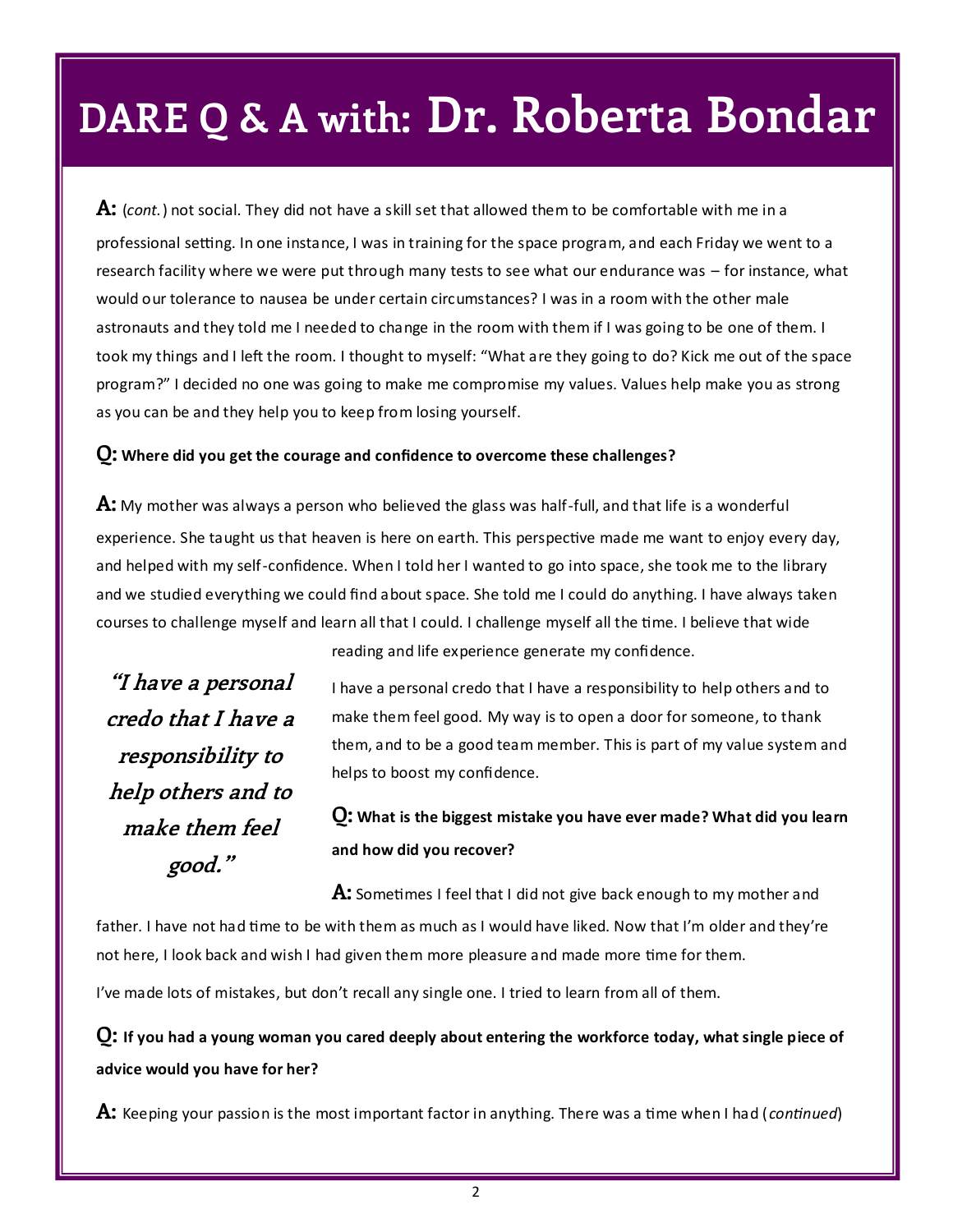**A:** (*cont.*) reached a point in the space program where I was beginning to lose interest. I had begun to think of the program as a job. Then when I was actually in space, I floated over to the window to look down at Earth from space. While looking through that window, I began to think about when my sister and I played space games as children. We used to put sheets over the furniture and pretend we were in space. I thought about all the things that went into helping me get to where I now was, in that moment. That helped me regain my desire, my vision, for what I was doing. I think it is critical that we do not lose our desire and passion for what it is that we want. **"Being good at something makes** 

#### **Q: What advice do you have for building self-confidence?**

**A:** From the time we are children, we have a clean slate and it depends on our support systems. They are a critical part of helping us believe in ourselves. The way I tell people to build confidence is to get involved with something you love – if you love cooking, go take cooking classes

**you feel confident and gives you a sense that you can cope."**

and become a great cook. If you do something you love really well, it will build your confidence. Being good at something makes you feel confident and gives you a sense that you can cope. When you get good at something, it builds your confidence and this spills over into other things.

Before I take on any challenge, I try to be as educated as I can. I don't want to relearn things. Getting as much knowledge as you can up-front is a more efficient way to learn something, and it will boost your confidence when you try something new. I also believe you should talk to or observe the person who is an expert at doing what you are trying to learn. For example, I'm trying to learn how to play golf, so I am reading everything I can before I begin to play and I am watching the best golfers. This will enhance my chances for success and boost my confidence.

Knowledge is the key to building confidence. Learning something makes me more confident about things and it stimulates my brain.

#### **Q: What inspired you to pursue a career in a STEM field?**

**A:** I was very influenced by my parents, who taught me I could be anything I wanted. They worked very hard to expose my sister and me to many different things. When we had vacations, we camped out a lot. We did not have money for expensive vacations, but what my sister and I loved was having our parents all to ourselves. Before we went camping, my parents would get books on anything we might see, for example fish. They would take us to see the fish, and then teach us about all aspects of the fish, how it (*continued*)